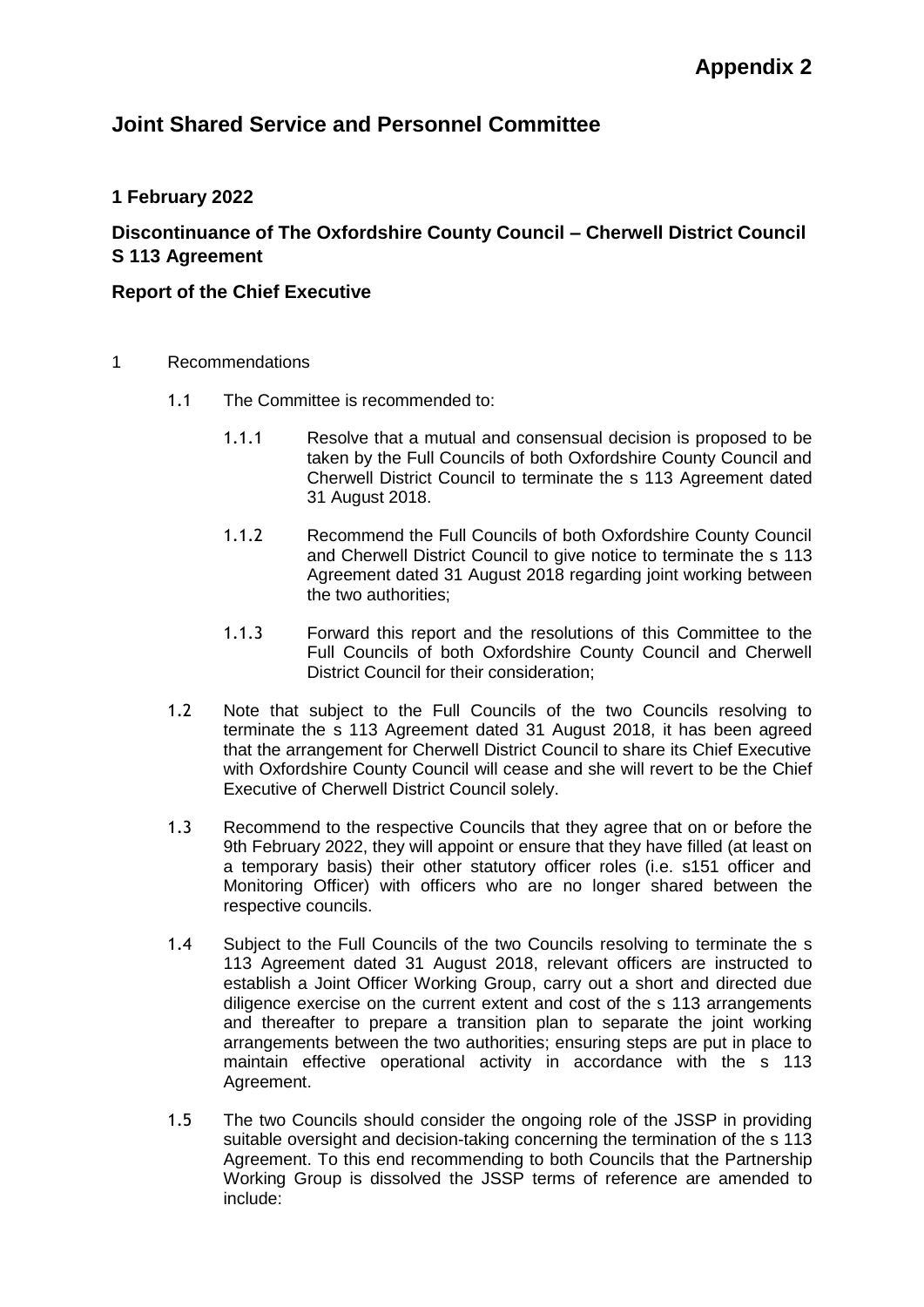- 1.5.1 that the JSSP shall be given responsibility to oversee the role of the Joint Officer Working Group;
- 1.5.2 to be kept informed as to progress regarding the termination arrangements;
- 1.5.3 to take non-executive decisions as necessary; and
- 1.5.4 all decisions of the JSSP will be taken on the basis of unanimity

The JSSP should recommend that the two Councils resolve to adopt the Financial Principles for the termination of the s 113 Agreement as set out in paragraph 11 of this report.

- 2 Executive Summary
	- 2.1 The leaders and deputy leaders of Oxfordshire County Council and Cherwell District Council have agreed to work towards bringing the formal partnership arrangement to an end. The arrangement between the two councils, which has taken the form of joint services under a single chief executive, has been in place since September 2018. The partnership has served the councils, residents and stakeholders well for the past three years and enabled the delivery of high-quality cost-effective services.
	- 2.2 Each Council is required to give six months' notice of the termination of the S 113 Agreement.
	- 2.3 The decision to end the partnership lies with the councils of both authorities, and a proposal will come to Full Council for Agreement by all members.
	- 2.4 Joint services will remain in place while new arrangements are finalised. Once a decision has been reached by the Councils to end the partnership the shared Chief Executive will return to her substantive post as chief executive for Cherwell District Council and will no longer be the chief executive for Oxfordshire County Council. The Councils agree that on or before the 9th February 2022, they will appoint or ensure that they have filled (at least on a temporary basis) their other statutory officer roles (i.e. s151 officer and Monitoring Officer) with officers who are no longer shared between the respective councils.
	- 2.5 In dissolving the partnership a number of financial principles will be used to guide decision making over the coming months
	- 2.6 There is mutual Agreement to formally end the arrangements between the two Councils. However, both Councils agree that during the process of dissolving the current arrangements, they will seek to keep the best interests of their mutual residents at the centre of their decision making, endeavouring to ensure that such actions will not be to their detriment.
	- 2.7 To effectively manage the separation process, there is a need for each Council to move swiftly to new management and operating arrangements. Plans for an orderly and fair transition to give effect to the cessation of the s 113 Agreement will be developed to meet the needs of each Council in terms of maintaining service delivery to local residents.
- 3 Introduction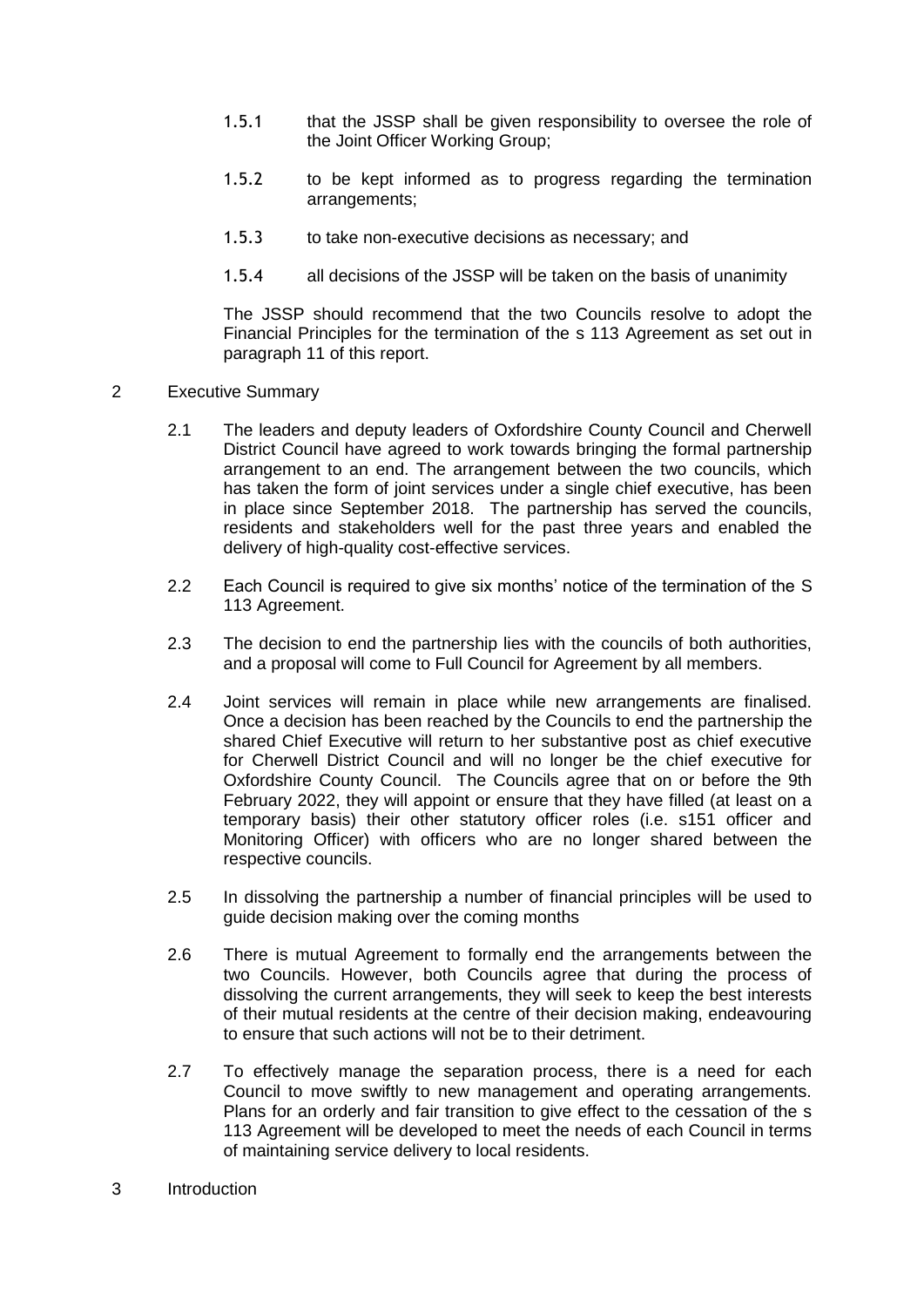The shared services arrangements between Oxfordshire County Council and Cherwell District Council have been in place since 2018 and they have been effective. The arrangements have ensured frontline services have been protected and enabled the Councils to share and develop good practice. In certain circumstances improved service delivery and outcomes for residents have been achieved. It is now considered that with staff capacity stretched at a strategic leadership level these arrangements have run their course and that they should now cease. The pandemic has had a significant impact upon both Councils which has led to wider partnership working amongst all of the local authorities and partners in Oxfordshire. It is an appropriate time to explore wider partnership working outside the s 113 Agreement.

- 4 The Mutual Agreement to Terminate the Joint Arrangements
	- 4.1 Discussions have taken place between the two Councils regarding the s 113 Agreement. In the case of Oxfordshire, there is a desire to have the flexibility to consider alternative options for the provision of County services and to enable wider partnership working. Cherwell respects this position and is content to also give consideration to its alternative service delivery options. Initially each Council plans to independently carry out such review of options.
	- 4.2 There is mutual Agreement to formally end the arrangements between the two Councils. However, both Councils agree that during the process of dissolving the current arrangements, they will seek to keep the best interests of their mutual residents at the centre of their decision making and endeavouring to ensure that such actions will not be to their detriment.
	- 4.3 It is noted that in line with best practice around the review of these types of partnership working arrangements, discussions began pre pandemic to support a review of the joint working arrangements. Discussions about this were paused during the pandemic, however, initial discussions with PWC have commenced recently. The PWC work will now inform the due diligence work envisaged by this report.
	- 4.4 The termination of the formal s 113 Agreement between the two Councils will be in accordance with paragraph 7.2 (b) of the Agreement – essentially providing for mutual agreed termination. This requires a recommendation for termination from one of the Joint Committees of the two Councils. It is proposed that this Committee fulfils that purpose.
	- 4.5 For the future, no option of mutual service delivery is ruled out but in order to give each Council the widest range of options, it is felt that this can, at this point, best be achieved through autonomy and independence.
	- 4.6 To effectively manage the separation process, there is a need for each Council to move swiftly to new management and operating arrangements. Plans for an orderly and fair transition to give effect to the cessation of the s 113 Agreement will be developed to meet the needs of each Council in terms of maintaining service delivery to local residents.

### 5 Timing

Each Council is required to give six months' notice of the termination of the S 113 Agreement. It is anticipated that such notice will be formally given shortly after the consideration of this report and recommendations of this Committee by the Full Councils of the two Councils scheduled for  $7<sup>th</sup>$  February (Cherwell) and  $8<sup>th</sup>$  February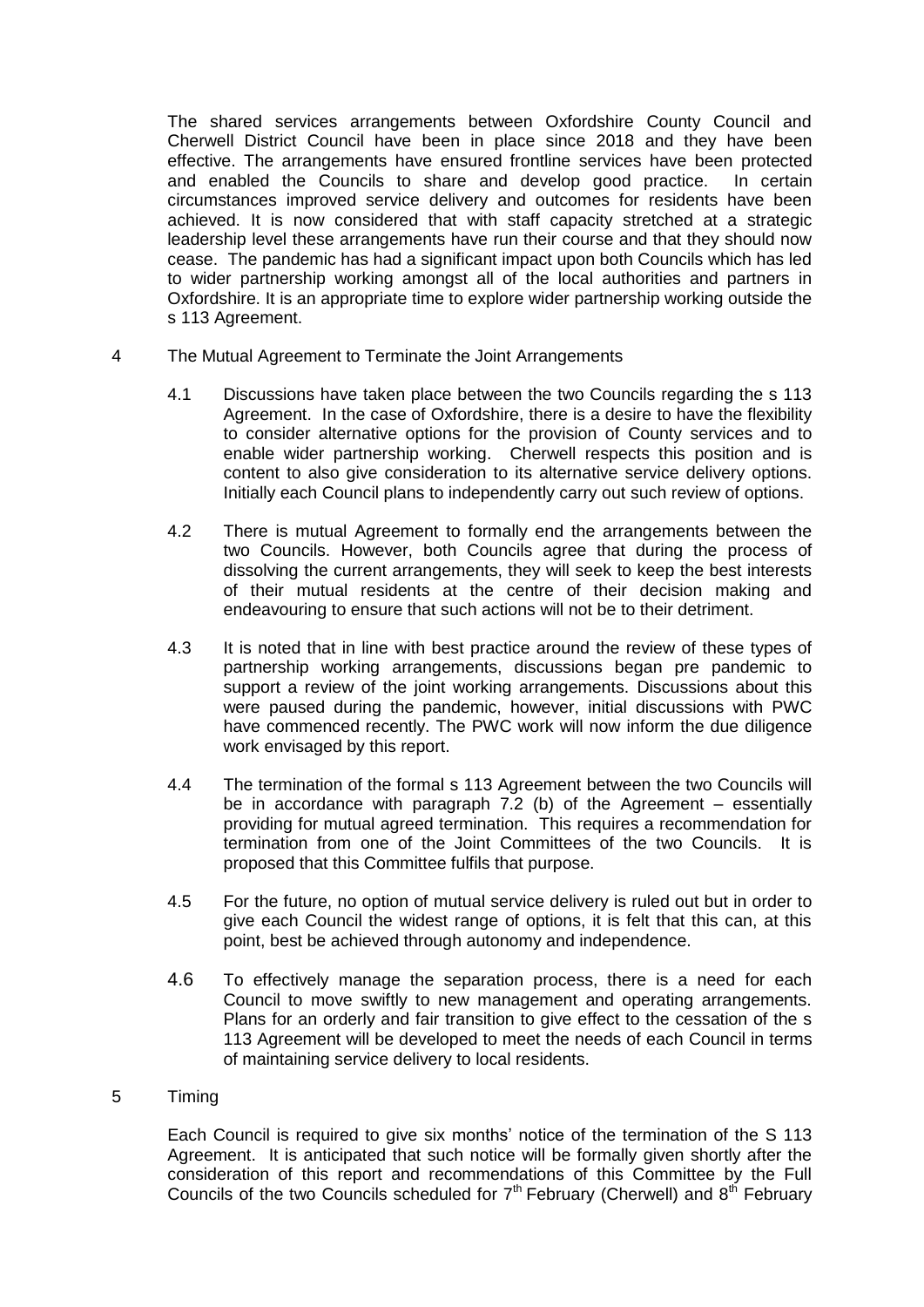(Oxfordshire). Accordingly it is proposed that the formal termination date be 31 August 2022. However it is likely that the Councils will agree the dis-aggregation of some management and operating arrangements to be completed sooner and some may continue beyond this date.

- 6 Orderly and fair transition
	- 6.1 Heads of terms for the termination of the S 113 Agreement.
	- 6.2 In order to frame the disaggregation work necessary to deliver a satisfactory exit for both Councils it is recommended that a Memorandum or Heads of Terms document is entered into. Such Agreement will serve as a useful reference point to the ongoing work and also perfect certain inconsistencies in the existing Agreements to form the best foundation for exit and reduce the risk of disagreement at any later stage over wording and interpretation. The following terms regarding the termination of the s 113 Agreement should be included:
		- 6.2.1 Through this mutual termination, the two Councils shall collaborate to achieve an orderly and fair transition in the termination of the s 113 Agreement.
		- 6.2.2 So far as possible, the objective through the termination of the s 113 Agreement, shall be that no citizen should suffer a detriment attributable solely to the termination of the s 113 Agreement.
		- 6.2.3 A revised dispute resolution procedure to allow for a better more balanced approach than currently found in the s 113 Agreement – see below.
		- 6.2.4 The Financial Principles should be agreed see below in the Financial Implications section.
		- 6.2.5 A focussed Due Diligence exercise to identify the affected services and functions should be undertaken to identify costs and appropriate actions
		- 6.2.6 The JSSP should receive progress reports from the Joint Officer Working Group and take decisions as appropriate throughout the period of the termination.
		- 6.2.7 The effects of termination of the s 113 Agreement should be implemented and costs allocated to the two Councils in line with the Financial Principles.
	- 6.3 The Councils agree that on or before the 9th February 2022, they will appoint or ensure that they have filled (at least on a temporary basis) their statutory officer roles (i.e. Head of Paid Services, s151 officer and Monitoring Officer) with officers who are no longer shared between the respective councils.

### 7 Dispute Resolution

- 7.1 The dispute resolution provisions in the s 113 Agreement are not practical for the implementation of the termination of the s 113 Agreement.
- 7.2 It is suggested that the two Councils agree to arrangements for dispute resolution based on these principles: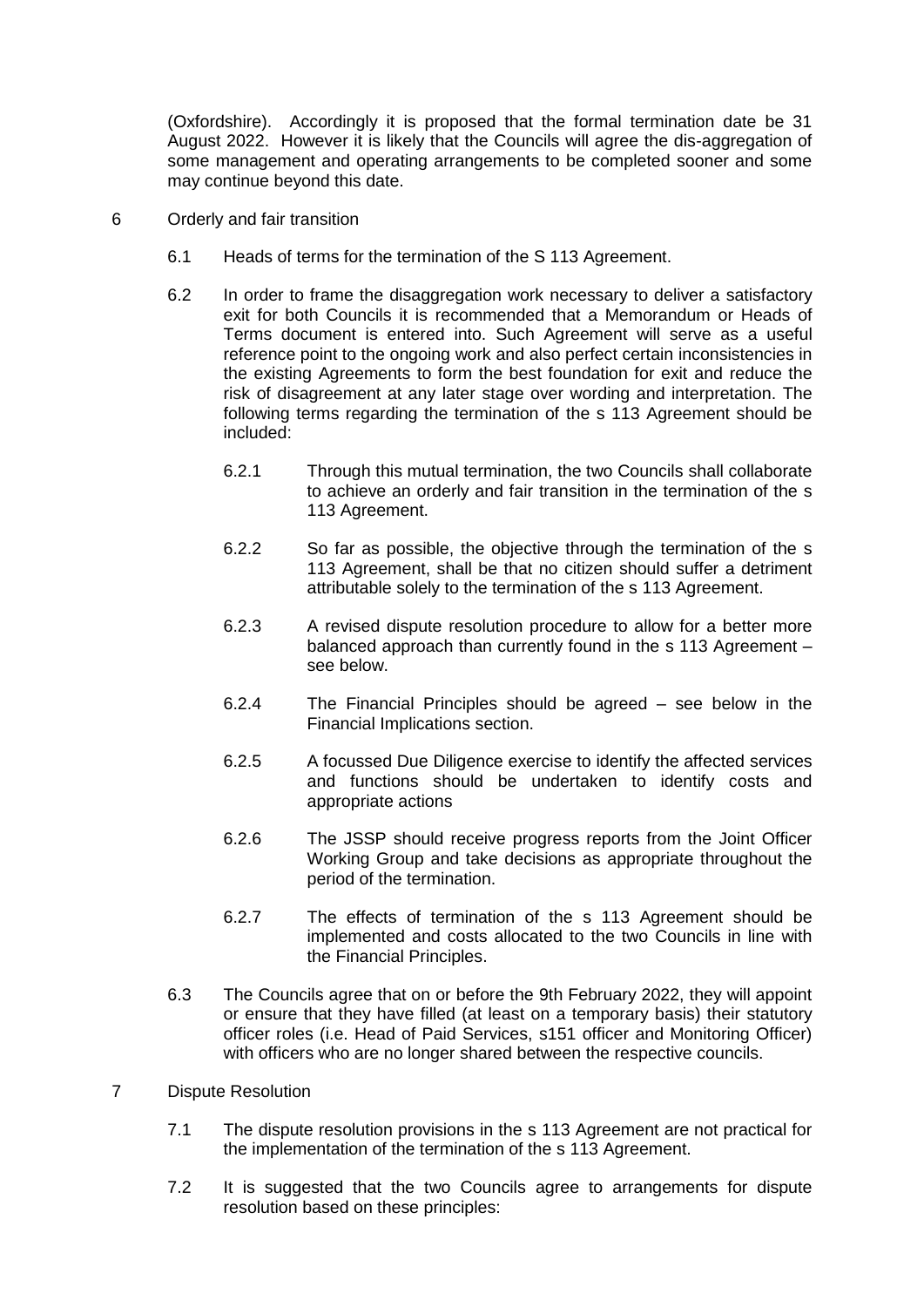- 7.2.1 If a dispute arises each Council will endeavour to resolve that dispute between the officers involved in the relevant service area or function;
- 7.2.2 If the dispute continues then it will be referred to a director of each Council for consideration with a view to the two Directors evaluating the issues and seeking to reach a resolution.
- 7.2.3 If the dispute continues then it will be referred to the Monitoring Officer and Chief Executive of each Council for consideration with a view to the respective Monitoring Officers and Chief Executives evaluating the issues and seeking to reach a resolution.
- 7.2.4 If the dispute continues then it will be referred to the JSSP Committee for consideration and resolution.
- 7.2.5 Only if having followed this dispute resolution and having failed to reach Agreement should any dispute be referred for mediation. Any mediator would be appointed by Agreement or otherwise by the Chairperson for the time being of the Local Government Association.
- 7.3 These principles will need to be overlaid upon all shared services areas and a plan devised to best give effect to them. Such transition plan will recognise that it is probable that different timescales and solutions will be required dependent upon the given circumstances in each shared service area.
- 7.4 The Financial Implications section of this report sets out some further principles which should specifically guide the apportionment of cost attributable to the termination of the s 113 Agreement.
- 7.5 It is recommended that a Joint Officer Working group is established to advise on executive decisions regarding the arrangements consequential upon the termination of the s 113 Agreement. It is recommended that each Council shall review their existing Scheme of Delegations to ensure that suitable individuals are authorised to take appropriate decisions. It is also proposed that this Committee shall be given responsibility to oversee the role of the Joint Officer Working Group and to be kept informed as to progress regarding the termination arrangements, and to take non-executive decisions as necessary.
- 7.6 It is however acknowledged that officers who remain jointly engaged and /or shared via the s 113 Agreement will be faced with an intrinsic conflict of interest. It is recommended that the Committee acknowledge this.
- 8 Engagement and Due Diligence
	- 8.1 It will be necessary to undertake a process of establishing the service areas, full costs and functions which are impacted by the decision to terminate the s 113 Agreement. This should be undertaken jointly by the two Councils in a timely and focussed manner. It will include a review of the costs, officer and staffing cohort, service provision which is not officer sharing, contracts, assets and liabilities.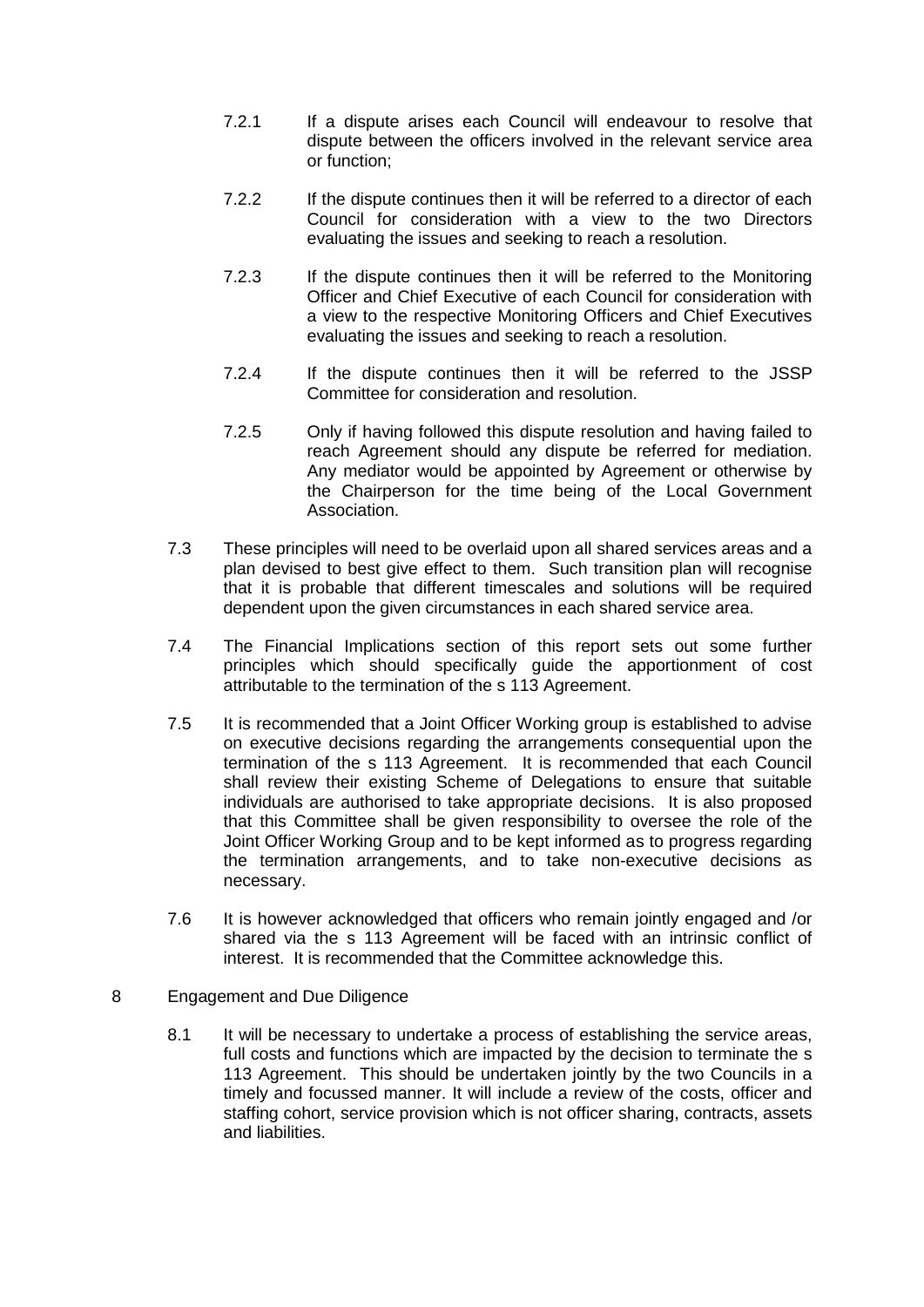- 8.2 Once the potential impacts have been identified this will inform the production of service area/function specific plans. Suitable colleagues from both Councils will need to be assigned to develop such plans.
- 8.3 Following the due diligence exercise, transition plans for separating the existing joint working can be developed and subject to appropriate employee and stakeholder engagement as and when they are developed. This will result in the s 113 Agreement being terminated but with scope for discrete service areas to be mutually delivered under different governance arrangements.
- 9 Service Delivery

It is emphasised that a clear desire in giving effect to this termination is not to interrupt or unduly impact upon front line service delivery through the process of the transition. Both Councils are committed to maintain positive relations with all service users/customers, stakeholders, contractors and interested parties through this period of transition and into the future.

- 10 Implications for Employees throughout the two Councils
	- 10.1 The Agreement recognises that early steps are required to be taken in relation to the Shared Senior Management Team. It has been agreed that the Agreement whereby Cherwell District Council share its Chief Executive with Oxfordshire County Council will cease once notice is given following the decisions of the 2 Councils. Thereafter, the current post holder, will revert to solely being the Chief Executive of Cherwell District Council and Cherwell District Council shall comply with its legal obligations in ensuring this happens (with Oxfordshire County Council reimbursing Cherwell District Council sixty one percent of the costs that arise). Oxfordshire County Council intends to put in place an appointment of an interim Chief Executive and Head of Paid Service with effect from 9 February 2022.
	- 10.2 Each Council will need to put in place arrangements for the fulfilment of all of their required statutory officers where such posts, will as a result of the termination of the current arrangements, cease to be filled. In each case any current post holders will work with the Councils to put in place suitable arrangements to meet statutory obligations.
	- 10.3 From the point at which both Councils agree to terminate the partnership, contributions to the employing authority for the Chief Executive, s151 Officer and Monitoring Officer roles will cease.
	- 10.4 In the case of the Monitoring Officer, the element of the role that is the Director of Law and Governance of Cherwell DC will continue in a shared capacity until new arrangements are established. In the case of the joint s 151 officer in respect of the Cherwell DC element, the role that is the Director Finance of Cherwell DC, shall cease.
	- 10.5 Once the due diligence exercise referred to above is completed there are likely to be some significant factors, including changes of role for existing employees. In principle each employee should return to their employing Council as set out in the s 113 Agreement unless otherwise agreed.
	- 10.6 Naturally through this process there will be engagement with employees and their trade union representatives.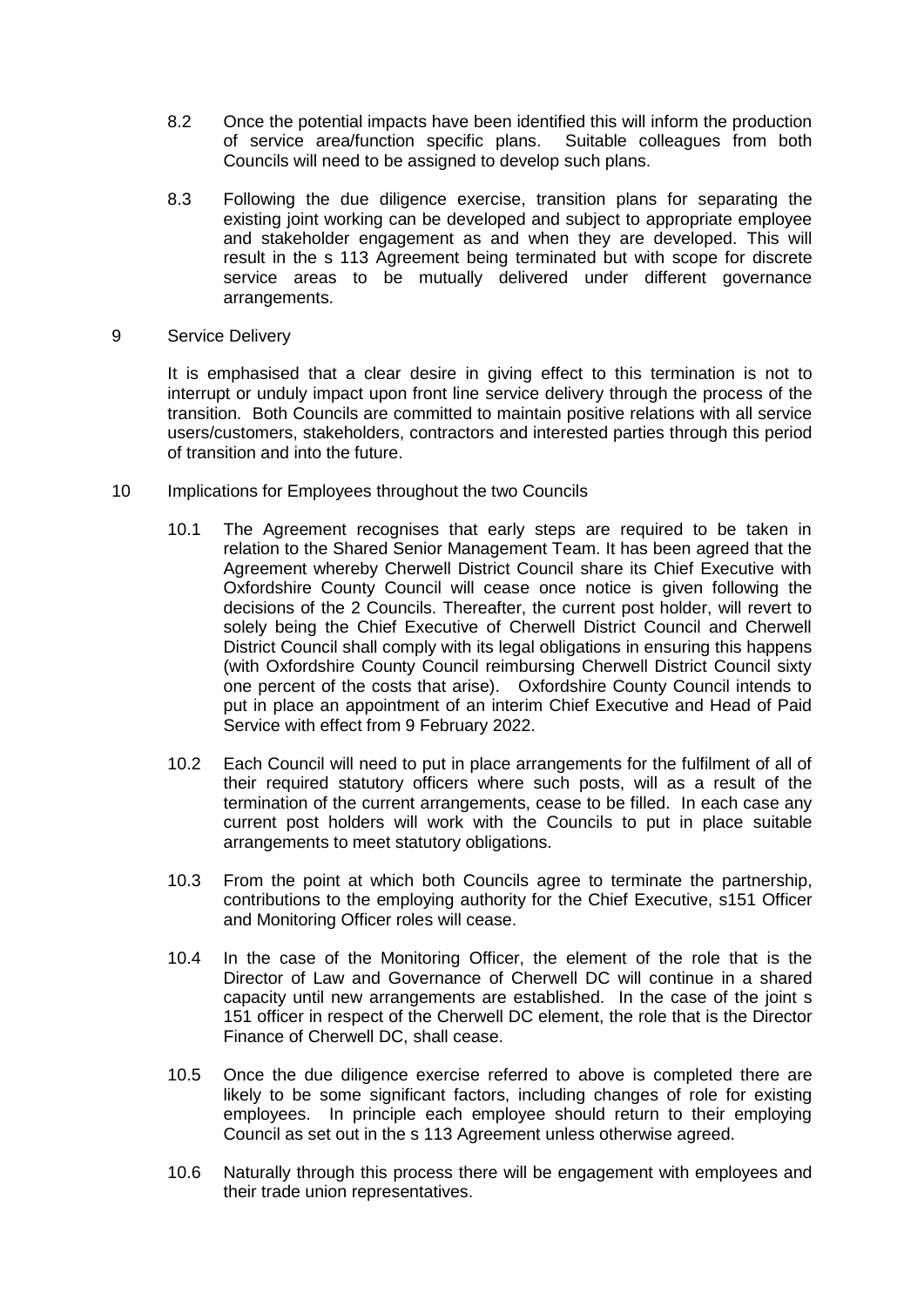- 10.7 As has been observed both Councils are determined to collaborate to deliver sound outcomes.
- 11 Financial Implications
	- 11.1 Initially it can be observed that the termination envisaged is not expected to inhibit each Council setting their budget for the next financial year 2022/23.
	- 11.2 In giving notice to terminate the s 113 Agreement, this triggers a six month notice period during which the due diligence exercise will be undertaken and in some cases it may be possible to terminate the arrangements sooner, but in other cases it is acknowledged that it will take longer for the arrangements to be dis-aggregated. Charging arrangements will be terminated once new arrangements are agreed. An exit agreement will be entered into by both councils as soon as reasonably practicable.
	- 11.3 The following Financial Principles are proposed to be adopted as being applicable for the apportionment of the costs of terminating the s 113 Agreement:
		- 11.3.1 The Councils will, acting reasonably, utilise the due diligence exercise to help identify and agree the costs that will be included in the costs of settlement calculation including any time frame for their inclusion in said calculation.
		- 11.3.2 The s 113 Agreement indicates that the majority of costs of termination should, in the ordinary course, be borne equally by the two Councils.
		- 11.3.3 It is acknowledged however, that the historic utilisation and therefore cost of the provision of the services has not been equally split and often utilisation is often weighted in favour of one council over the other. The Councils also recognise their size, and the future utilisation of arrangements will also not be equal as between them.
		- 11.3.4 To this end the Councils will use all reasonable endeavours to agree the apportionment of settlement costs arising from the termination proportionately, fairly and taking into account historic or actual cost sharing percentages and any mutual provision that it is agreed will be put in place for discrete service areas.

Unless otherwise agreed, the Councils agree that any internal or external costs incurred by them in relation to the management of the transition period shall be borne by each Council

- 11.3.5 However if in relation to any specific item of cost, it is not possible to agree a different apportionment of the cost, the apportionment will be referred to mediation in accordance with the Dispute Resolution process outlined above.
- 11.4 Through the development of the transition programme, both Councils will need to give consideration to the capacity required to deliver the transition, including decision making capacity and the capacity required for service redesign and change. In some cases additional resources for change will be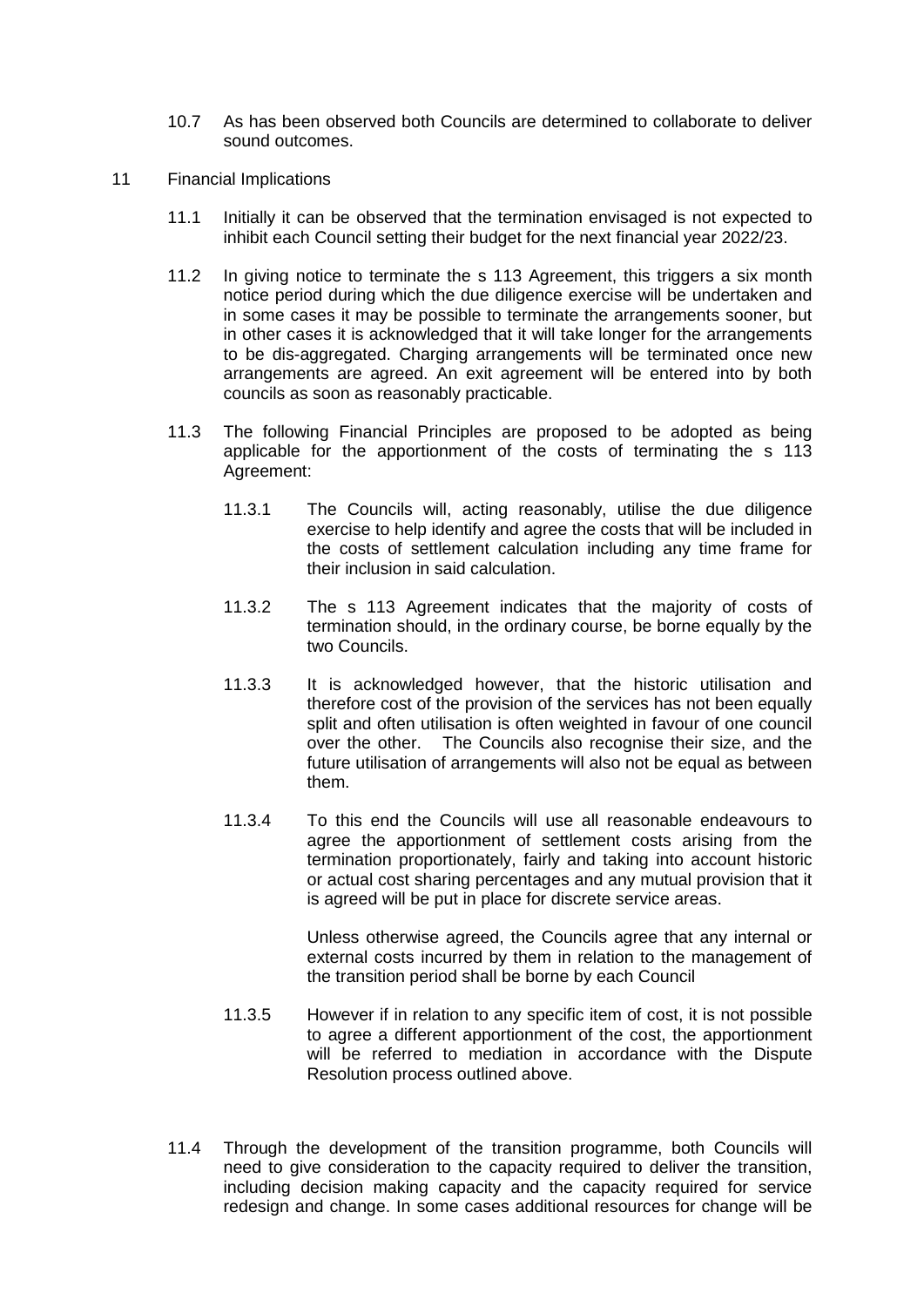required, sourced either internally or through interim or external support arrangements, taking into account varying inhouse capacity between the two Councils the costs of which will be addressed through the Financial Principles set out above.

- 11.5 The costs of the new arrangements in both councils cannot be quantified until alternative structures are put in place during 2022/23. It also anticipated that some one – off settlement costs may arise. It is proposed therefore, that any additional costs that may be incurred as the result of new structures are met from the relevant council's contingency budget and addressed on a permanent basis as part of any exit Agreement and the Budget & Business Planning process for 2023/24.
- 12 Risk Implications
	- 12.1 In principle the reversion of the two Councils to independent operation represents a transition to a long established and understood operating arrangement. However with any change there is inevitable risk and this will be mitigated and managed through the plan devised to give effect to the transition. This may include new arrangements for mutual delivery for discrete service areas.
	- 12.2 As each Council decides upon how to deliver its service and functions, it is recognised that there is some risk that in making any change. As part of the due diligence and business plans for future delivery, it will be mandatory for a risk assessment to be undertaken and for the risks associated with that plan to be managed and mitigated as part of the plan approval and implementation.
	- 12.3 Each Council may in the future consider different operating models and the attendant risk of adopting any such model will need to be evaluated as part of such consideration.
- 13 Legal Implications
	- 13.1 The arrangements for the sharing of the Chief Executive and other employees between the two Councils are set out in the s 113 Agreement dated 31 August 2018. That Agreement makes certain provisions for termination and the Councils need to observe those requirements or reach Agreement as to any alternative proposed approach.
	- 13.2 As with many such arrangements it is not possible for an Agreement to make provision for all of the implications and consequences of the termination of that Agreement, and the s 113 Agreement is no exception. Each Council must be realistic that it is essential that resource is deployed into the planning and implementation of the termination arrangements. It is likely that further key issues will need to be resolved and each Council must commit to the overarching principle of a fair and mutual decision to terminate the s 113 Agreement and to work together to reach fair outcomes in the implementation of that decision.
	- 13.3 Each Council is under a duty pursuant to s.3(1) of the Local Government Act 1999, whereby each authority must: "make arrangements to secure continuous improvement in the way in which its functions are exercised, having regard to a combination of economy, efficiency and effectiveness." It is suggested that this is a guiding principle for the termination of the s 113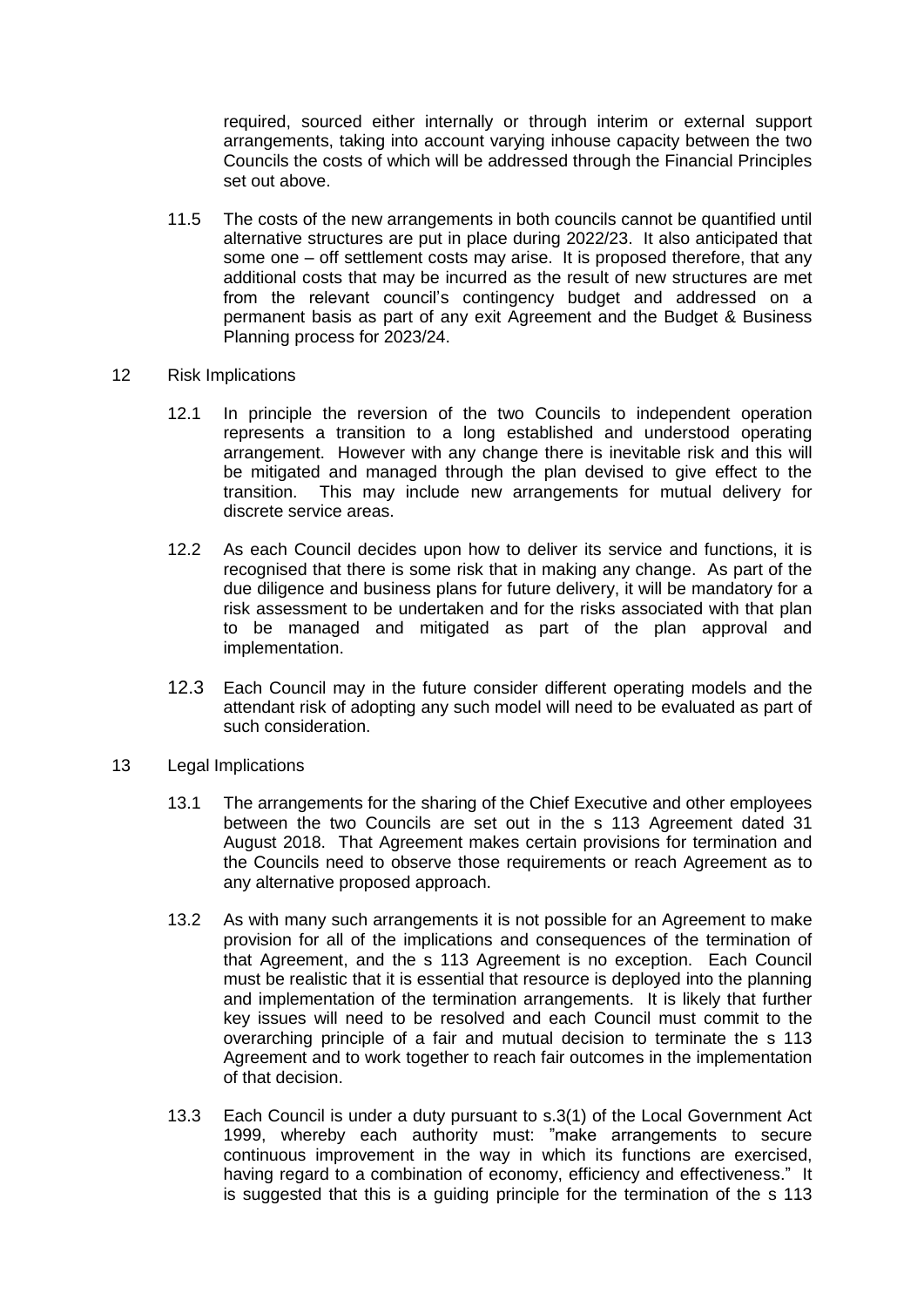Agreement. The application of this duty can only be implemented as each service area is considered and plans are developed for that service area in the context of the termination of the s 113 Agreement.

13.4 Social value should be considered as part of the detailed s 113 Agreement transition plans which should consider overall value, including economic, environmental and social value, when reviewing service provision.

#### 14 Equality Act

- 14.1 The application of the respective Councils' equality duties is an integral element of the steps proposed to be taken to give effect to the termination of the s 113 Agreement. Those equality duties extend to:
- 14.2 Having due regard to the need to:
	- 14.2.1 eliminate discrimination, harassment, victimisation and any other conduct that is prohibited by or under the Equality Act;
	- 14.2.2 advance equality of opportunity between persons who share a relevant protected characteristic and persons who do not share it;
	- 14.2.3 foster good relations between persons who share a relevant protected characteristic and persons who do not share it.
- 14.3 Having due regard to the need to advance equality of opportunity between persons who share a relevant protected characteristic and persons who do not share it involves having due regard, in particular, to the need to:
	- 14.3.1 remove or minimise disadvantages suffered by persons who share a relevant protected characteristic that are connected to that characteristic;
	- 14.3.2 take steps to meet the needs of persons who share a relevant protected characteristic that are different from the needs of persons who do not share it;
	- 14.3.3 encourage persons who share a relevant protected characteristic to participate in public life or in any other activity in which participation by such persons is disproportionately low.
- 14.4 In producing the service area s 13 transition plans, these equality responsibilities will be considered and applied.
- 14.5 The legal implications of the s 113 transition plans will need to be evaluated and the subject of further advice as necessary in due course.
- 15 Constitution Review
	- 15.1 Each Council will need to undertake a review of their Constitution to make provision for the situation following the giving of notice of termination of the Agreement. Sufficient resource will need to be allocated to undertake this work in a timely fashion.
	- 15.2 In shared service and staffing arrangements, each Council retains its sovereignty. This includes its own governance and constitutional structures and there may be no restriction on each authorities' ability to determine how it